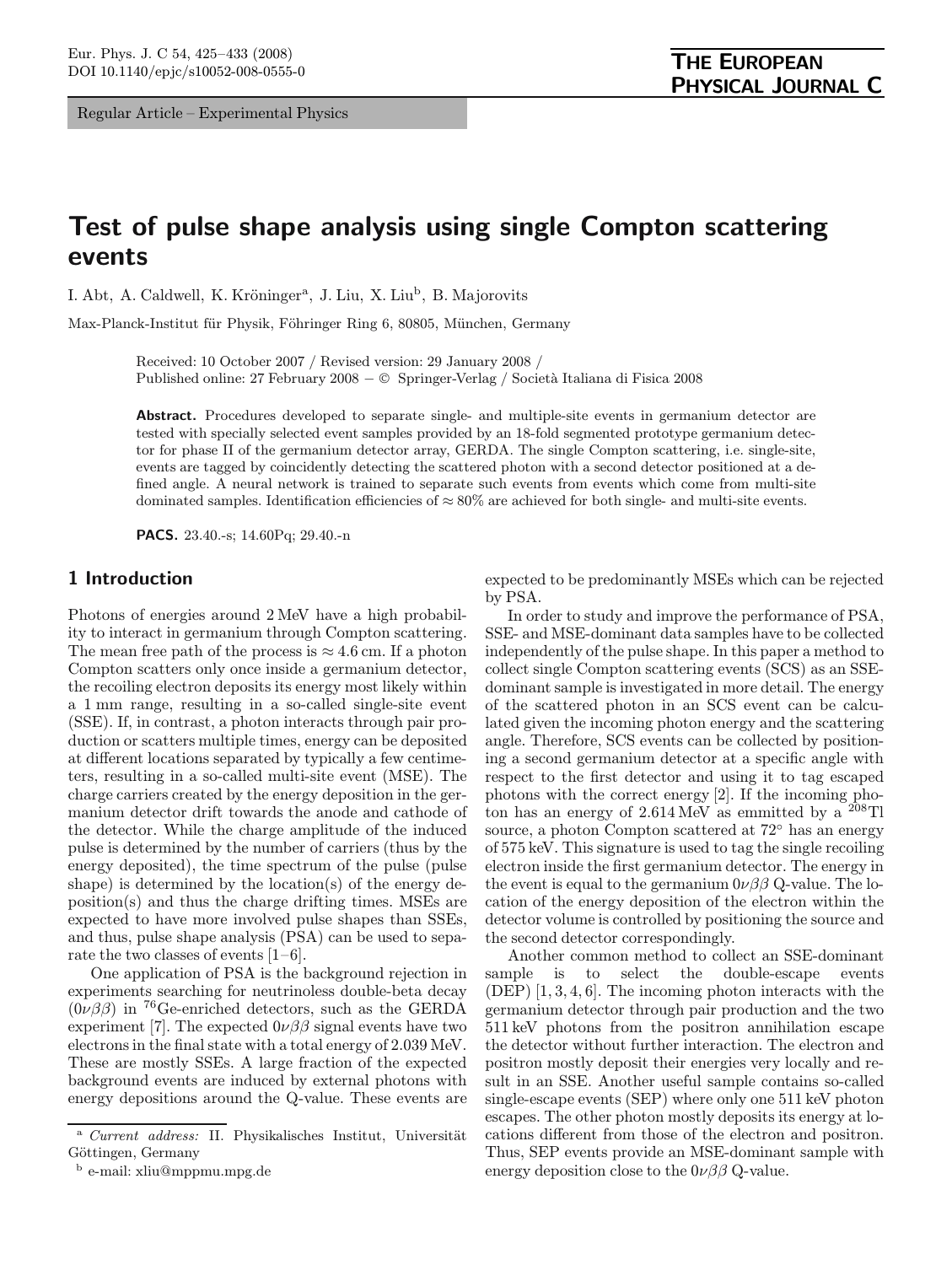However, the DEP events are not a perfect test sample for the expected  $0\nu\beta\beta$  events. If the two photons escape the detector, the interaction point is more likely close to the detector surface as compared to SCS events.  $0\nu\beta\beta$  events, on the other hand, are distributed evenly within the detector volume. In addition, DEP and  $0\nu\beta\beta$  events have different energies. A DEP event induced by a 2.6 MeV photon from a <sup>208</sup>Tl source has an energy of 1.59 MeV, quite different from the  $0\nu\beta\beta$  Q-value. In these respects studies with SCS samples suffer less from systematic effects.

The experimental setup and the data collection are described in Sect. 2. The Monte Carlo simulation is also included in this chapter. It is used to verify that the collected SCS samples are SSE-dominated. In Sect. 3 a PSA package based on an artificial neural network (ANN) is presented. The training methods are described and the results given.

# 2 Experimental setup, data selection and MC simulation

## 2.1 Experimental setup

The experimental setup is illustrated in Fig. 1. The segmented germanium detector under study is a prototype detector for Phase-II of the GERDA experiment [7]. The true coaxial 18-fold segmented n-type HPGe dectector has a weight of 1.63 kg and the dimensions are 69.8 mm height and 75.0 mm diameter; the inner hole has a diameter of 10.0 mm. The segmentation scheme is 3-fold along the vertical axis and 6-fold in the azimuthal angle (see Fig. 1). Signals from the 18 segments and the core of the detector are amplified by charge sensitive pre-amplifiers and read out by a Pixie4 DAQ system [9] with 14-bit ADC's at a sampling rate of 75 MHz. The resolution (FWHM) of the core is  $\approx 3.5$  keV at 1.3 MeV and those of the segments are between 2.5 and 4.0 keV. A time resolution of roughly 10 ns can be achieved with the sampling rate used. This corresponds to a position resolution of  $\approx 1 \,\mathrm{mm}$  inside the detector volume.<sup>1</sup> More information about the segmented detector and the DAQ system can be found in [10].

A 100 kBq <sup>228</sup>Th source is positioned at a distance of  $23 \pm 1$  cm from the center of the segmented detector and faces the center point of segment 14, as illustrated in Fig. 1. A second non-segmented and well-type germanium detector, a Canberra reversed germanium detector (REGe) [11], is positioned at the same height with the closed end facing the segmented germanium detector. The distance from the closed end surface to the center of the segmented detector is  $23 \pm 1$  cm. The REGe crystal is 60 mm in height and 65 mm in diameter. It has a resolution (FWHM) of 2.3 keV at 1.3 MeV. It is used to tag the photons scattered mostly in segment 14. The geometrical acceptance of the REGe detector results in recorded SCS events with scattering angles between  $\approx 65^{\circ}$  and  $\approx 80^{\circ}$  corresponding to energy depositions in the segmented detector between





Fig. 1. Schematic of the experimental setup with the 18-fold segmented germanium detector as target and the REGe detector to tag photons at  $72^\circ$  (not to scale). The *dotted lines* illustrate the segment boundaries

 $\approx$  1940 keV and  $\approx$  2110 keV. The precision of the alignment of the REGe detector with respect to the <sup>228</sup>Th source and the segmented detector is  $\approx 5^{\circ}$ .

The energy thresholds for all channels are set to 100 keV. A coincidence trigger is required between the core of the segmented detector and the REGe with a coincident time window of 500 ns. Due to a technical limitation of the coincidence trigger of the DAQ system, only four channels could be read out. Thus, for each coincidence trigger, only the energies of the core  $(E_{\text{Core}})$ , segment 14  $(E_{\text{Seg14}})$ , segment 17  $(E_{\text{Seg17}})$  (below segment 14, as illustrated in Fig. 1) and the REGe  $(E_{\text{REGe}})$  were recorded. 300 time samples were taken for each pulse for all 4 channels. This corresponds to a time window of  $4 \mu s$  including  $1 \mu s$ before the arrival of the trigger. In this analysis, however, only the core pulses are used for the PSA.

The actual coincidence trigger rate was  $\approx 12 \text{ Hz}$ . The independent trigger rates of the segmented detector and of the REGe detector were both  $\approx 2000$  Hz. This results in an accidental coincidence rate of  $\approx$  2 Hz. The coincidence trigger rate without the <sup>228</sup>Th source is  $< 0.1$  Hz. Therefore, without further cuts,  $\approx 20\%$  of all events are expected to originate from accidental coincidences.<sup>2</sup> However, the fraction of accidental coincidence events among the selected SCS events is negligible, as discussed in the next section.

#### 2.2 Event selection

In total 360 000 coincident events were collected. Four different data samples are selected:

- $\Gamma_{\text{SCS}}$ : single-Compton-scattering (SCS) events  $|E_{\text{Core}} + E_{\text{REGe}} - 2614.5| < 5.0 \text{ keV}$ and  $1940 < E<sub>Core</sub> < 2090$  keV and  $|E<sub>REGe</sub> − 583.2| >$ 3.0 keV
- $I_{2.6}$ : events with the 2.6 MeV photon fully absorbed in the segmented detector

 $|E_{\text{Core}} - 2614.5| < 5.0 \text{ keV}$ 

- $\Gamma_{\rm DEP}$ : DEP events
- $|E_{\text{Core}} 1592.5| < 5.0$  keV (two 511 keV photons escape.)  $- I_{\text{SEP}}$ : SEP events

 $|E_{\rm Core} - 2103.5| < 5.0$  keV (one 511 keV photon escapes).

The  $\Gamma_{\text{SCS}}$  sample is selected through three cuts. The allowed window of  $\pm 5$  keV of the sum energy of both detec-

<sup>2</sup> The fraction is expected to differ for different energy ranges, as the trigger rate varies.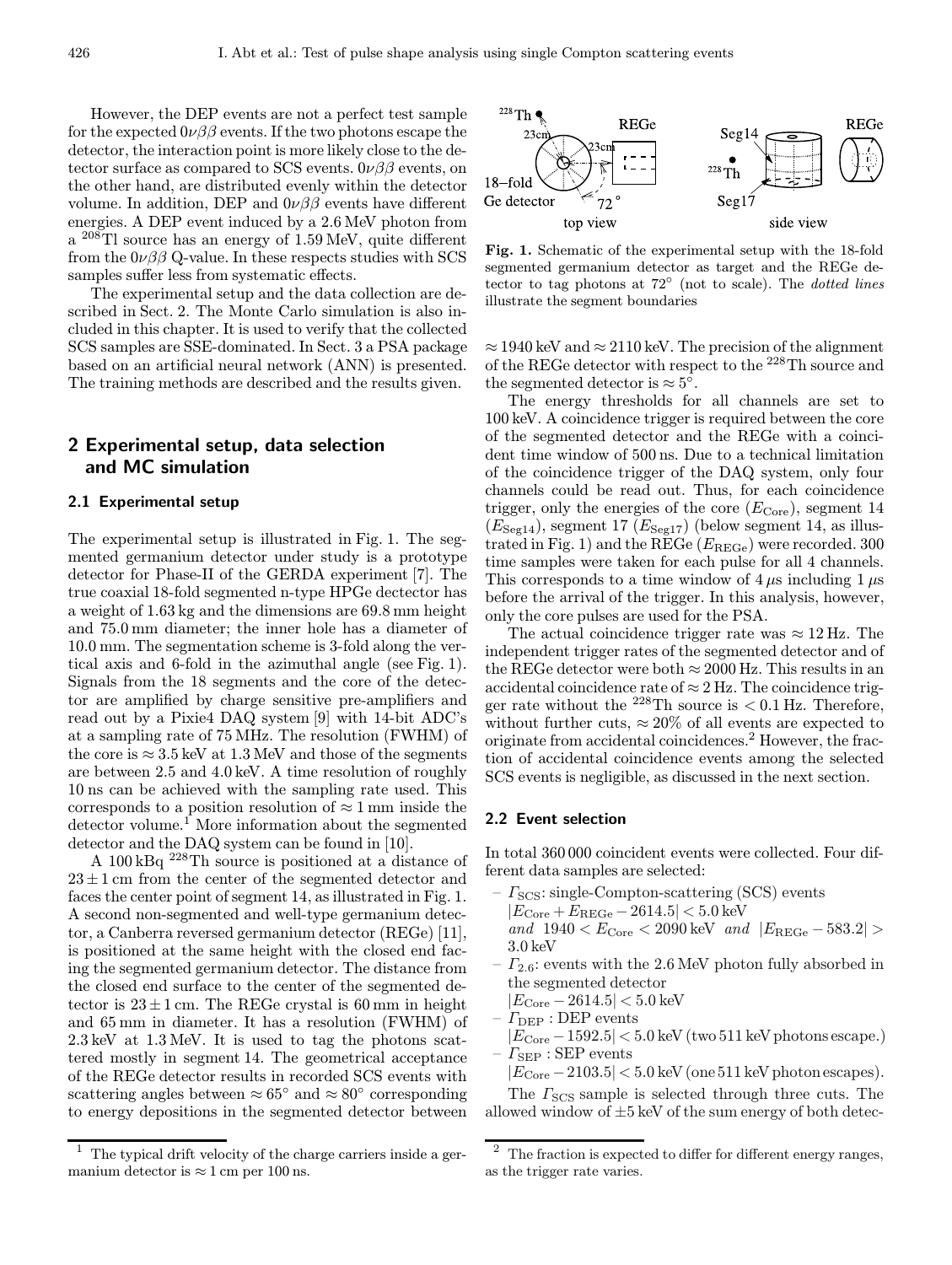**All Coincident Events** 





tors around 2614.5 keV covers about three times the combined energy resolution  $(3\sigma)$  of the detectors. The geometrical acceptance for SCS events extends to 2110 keV, but SEP events would contaminate the sample, as they have a core energy of  $E_{\text{Core}} = 2103.5 \text{ keV}$  in this setup. They are excluded by removing events with the core energy of the segmented detector above 2090 keV. The <sup>208</sup>Tl decay also produces 583.2 keV photons with a branching ratio of 84.5%. To avoid coincidences orginating from these photons an energy window of  $|E_{\text{REGe}} - 583.2| < 3.0$  keV is excluded.

The single-segment events are selected from each data sample by additionally requiring

– single-segment requirement:

1

 $|E_{\text{Seg14}} - E_{\text{Core}}| < 5.0 \text{ keV}$  or  $|E_{\text{Seg17}} - E_{\text{Core}}| < 5.0 \text{ keV}$ .

The single-segment event samples are noted as  $\Gamma_{\text{SCS}}^{\text{S}}$ ,  $\Gamma_{2.6}^{\text{S}}$ ,  $\Gamma_{\rm DEP}^{\rm S}$  and  $\Gamma_{\rm SEP}^{\rm S}$ , respectively.

The coincidence trigger is only relevant for the  $\Gamma<sub>SCS</sub>$ sample. However, the other samples are selected out of

the collected coincident events to ensure the same experimental conditions. In principle the REGe detector could also be used to tag 511 keV photons for events in the  $\Gamma_{\rm SEP}$ and  $\Gamma_{\text{DEP}}$  samples. However, the statistics available is not sufficient.

The distribution of the energy of the core,  $E_{\text{Core}}$ , of all coincident events is shown in Fig. 2a. The  $E_{\text{Core}}$  distribution of all single-segment coincident events is shown in the same plot. Also shown are the simulated spectra which will be discussed in the next section. Figure 2b shows the  $E_{\text{Core}}$  distribution for all coincident events with  $E_{\text{Core}} +$  $E_{\text{REGe}} = (2614.5 \pm 5.0)$ keV. The arrows indicate the  $E_{\text{Core}}$ range corresponding to the acceptance angles for the  $\Gamma_{\rm SCS}$ sample.

The DEP, SEP and 2.6 MeV peaks are all prominant in Fig. 2a. Only the SEP peak is also prominant in Fig. 2b. The 511 keV annihilation photon that escapes the segmented detector is fully absorbed by the REGe in these events. The DEP peak disappears because the two 511 keV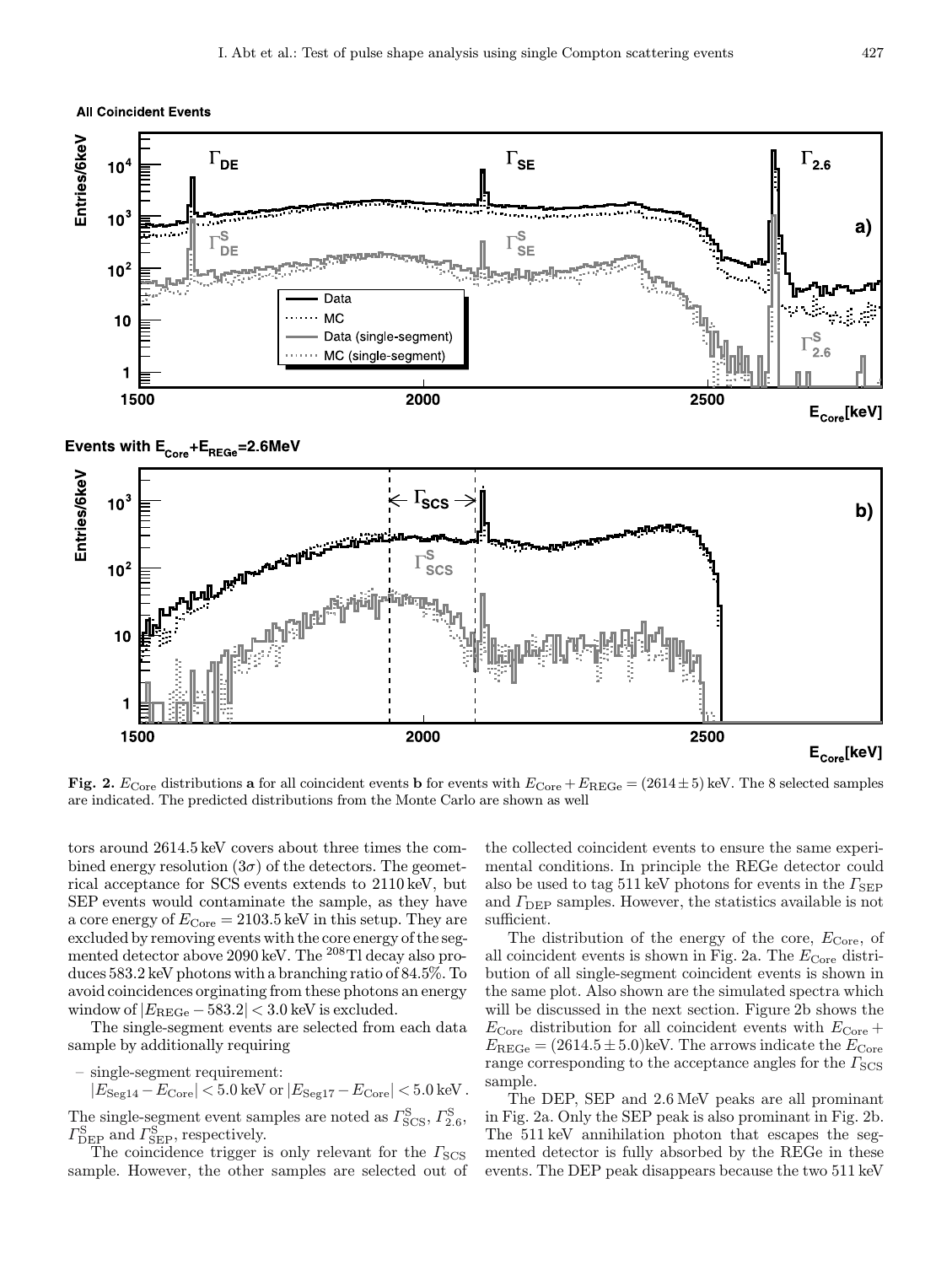$-\Gamma_{\rm SCS}$  $\cdot \Gamma_{\rm DEP}$  $\cdot\Gamma_{2.6}$ 



Fig. 3.  $T_{\text{Core}} - T_{\text{REGe}}$  distributions. The unit of the x axis is the sampling clock

photons are emitted back to back and only one of the two photons can be tagged by the REGe detector. The numbers of events in all samples are given in the first row of Table 1.

The time between the arrival of the core trigger  $(T_{\text{Core}})$ and the REGe trigger ( $T_{\text{REGe}}$ ),  $\Delta T = T_{\text{Core}} - T_{\text{REGe}}$ , is shown in Fig. 3. The  $\Delta T$  distribution of the  $\Gamma_{\text{SCS}}$  events has a mean value of  $-9.4$  ns with a RMS of 12.4 ns. Only one event falls outside the peak ( $|\Delta T|$  more than 8  $\times$  $13.3 = 107$  ns). This confirms that events in the  $\Gamma<sub>SCS</sub>$  sample are predominantly induced by 2614 keV photons from the <sup>208</sup>Tl decay and the fraction of accidental coincidences is negligible at the  $10^{-4}$  level.

The  $\Delta T$  distributions of the  $\Gamma_{2.6}$ ,  $\Gamma_{\rm DEP}$  and  $\Gamma_{\rm SEP}$  samples are also shown in Fig. 3. These  $\Delta T$  distributions are composed of "signal" peaks at  $\Delta T \approx 0$  and flat distributions of accidental coincidences. The "signal" events in the  $\Gamma_{\rm DEP}$  and  $\Gamma_{\rm SEP}$  samples register the 2.6 MeV photon in the segmented detector through pair production with one annihilation photon reaching the REGe detector. The "signal" events in the  $\Gamma_{2,6}$  sample have another photon from the same <sup>208</sup>Tl decay registered in the REGe. The numbers of accidental coincidence events can be calculated by fitting the  $\Delta T$  distributions with 133 ns  $< \Delta T < 266$  ns with a constant function. The fractions of "signal" events after subtracting the accidental coincidence events are indicated by  $f_c$  and given in Table 1. The fractions of accidental coincidence events  $(1-f_c)$  agree with the rough estimate of  $\approx 20\%$  from the trigger rates, as explained in Sect. 2.1. Notice, that most accidental coincidence events in the  $\Gamma_{\text{DEP}}$ ,  $\Gamma_{\rm SEP}$  and  $\Gamma_{2.6}$  samples can be treated as events triggered with only the core of the segmented detector and they are actually classified correctly. This was concluded in [1] where a detailed study of core only triggered events was presented.

The  $\Gamma_{2.6}$ ,  $\Gamma_{\rm DEP}$  and  $\Gamma_{\rm SEP}$  samples have wider  $\Delta T$  distributions than the  $\Gamma_{\text{SCS}}$  sample. This is an artefact of the fixed 100 keV energy threshold applied to the REGe detector. As the overall rise-time of a pulse, see Fig. 5a, does not depend on the energy, the time at which a fixed threshold is reached does. The  $\Gamma_{2.6}$ ,  $\Gamma_{\rm DEP}$  and  $\Gamma_{\rm SEP}$  samples are selected without any cut on EREGe. This results in much wider spreads in  $E_{\text{REGe}}$  and thus in wider  $\Delta T$ distributions.

#### 2.3 MC simulation

The GEANT4 based Monte Carlo package MaGe [12] is used to simulate the setup. In order to speed up the computation only the <sup>208</sup>Tl decay is simulated and not the complete decay chain of the  $2^{28}$ Th source. The energies as deposited in the germanium detectors are smeared event by event according to the detector resolutions. The same energy thresholds and the coincidence trigger as for the measured data are applied to the simulated events. The MC is normalized to the data by counting the number of events within the energy region of  $E_{\text{Core}} + E_{\text{REGe}} = 2614 \pm$ 5 keV, since events satisfying this requirement are almost exclusively induced by the  $2614 \,\text{keV}$  photon from the  $^{208}\text{Ti}$ decay (see previous section).

The simulated distributions of  $E_{\text{Core}}$  are shown in Fig. 2a and b. The same selection cuts as required for the 8 data samples are applied to the MC events. The data to MC ratios are given in Table 1. They agree with the fractions of events with true coincident triggers  $(f_c)$  within  $\approx 10\%$ . The overall excess of data of  $\approx 20\%$  for all but the SCS samples agrees well with the accidental coincidence rate.

#### 2.4 Distinction between MSE and SSE in MC

The variable  $R_{90}$  is defined as the radius of the volume that contains 90% of the total energy deposition in a ger-

**Table 1.** The numbers of events in all data samples are presented in the first row. For the  $\Gamma_{\text{SCS}}$ sample,  $f_c$  in the second row corresponds to the fraction of events with  $|\Delta T|$  < 107 ns. The error on  $f_c$  comes from statistics only. For the  $\Gamma_{2.6}$ ,  $\Gamma_{\rm DEP}$  and  $\Gamma_{\rm SEP}$ , it corresponds to the fraction of events in the central peaks of the  $|\Delta T|$  distributions after subtracting the accidental coincidence contribution. The ratios of event numbers for data and MC are given in the third row with statistical errors only

| sample                                                                | $I_{SCS}$                          | $\Gamma_{2.6}$                     | $I_{\rm DEP}$                  | $\Gamma_{\rm SEP}$                    | $\Gamma_{\rm SCS}^{\rm S}$ | $\Gamma_{2.6}^{\rm S}$         | $r_{\rm DEP}^{\rm S}$              | $r_{\rm SEP}^{\rm S}$            |
|-----------------------------------------------------------------------|------------------------------------|------------------------------------|--------------------------------|---------------------------------------|----------------------------|--------------------------------|------------------------------------|----------------------------------|
| $\#\text{events}$<br>$f_c \; [\%]$<br>$\# \text{MC}/\text{data} [\%]$ | 6716<br>$>\!\!99$<br>$103_{\pm 1}$ | 25780<br>$78_{\pm 1}$<br>$66_{+1}$ | 6898<br>$87_{+1}$<br>$80_{+1}$ | 10093<br>$85_{\pm 1}$<br>$79_{\pm 1}$ | 642<br>$97_{+4}$<br>$88+3$ | 1131<br>$78_{+2}$<br>$70_{+2}$ | $1059\,$<br>$87_{+3}$<br>$78_{+2}$ | 411<br>$82_{+4}$<br>$73_{\pm 4}$ |

₹

 $10$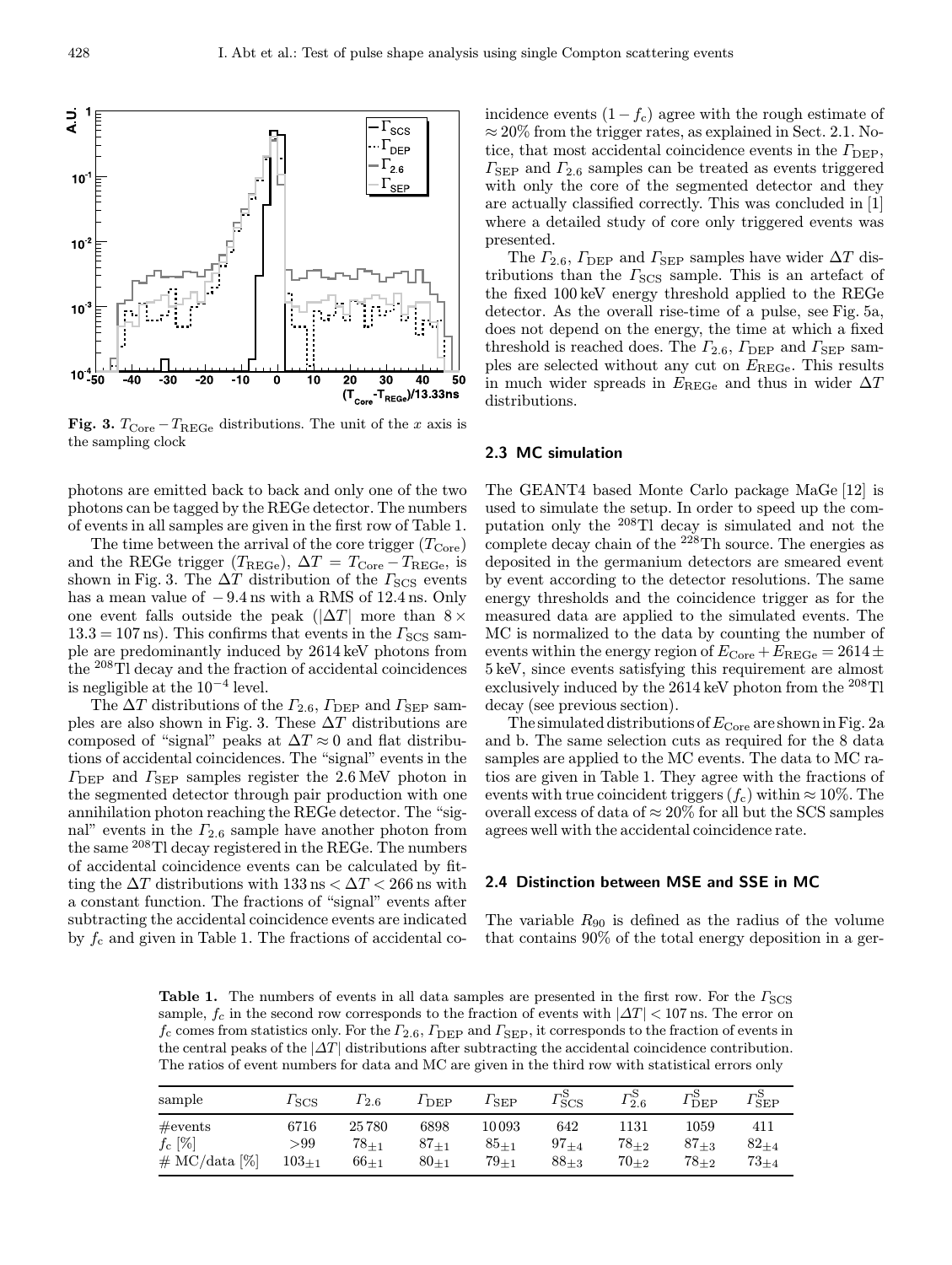

**SSE** ₹ **MSE**  $\Gamma_{\text{SCS}}^{\text{S}}$  $\Gamma_{\textsf{DEP}}^{\textsf{S}}$  $\mathsf{T}^\mathsf{S}_{2\,6}$  $\Gamma^{\rm S}_{\rm SE}$  $10<sup>-1</sup>$  $10<sup>2</sup>$  $10$ 1  $10^2$  $R_{90}$ [mm]

Fig. 4. R<sub>90</sub> distributions of the 4 selected samples without the single-segment requirement (left) and with the single-segment requirement (right). The 3 vertical lines on each plot indicate the  $R_{90}$ values of 1, 2 and 3 mm

manium detector. It is used to study the size of the volume within which the energy is distributed. Details are described in [8]. The distributions of  $R_{90}$  as calculated using MC information are shown in Fig. 4 for the 8 selected samples. Events from  $\Gamma_{\text{DEP}}$  and  $\Gamma_{\text{SCS}}$  samples mostly have much smaller  $R_{90}$  than those from  $\Gamma_{\rm SEP}$  and  $\Gamma_{2.6}$  samples.  $\Gamma_{\text{SCS}}$  events have slightly larger  $R_{90}$  than  $\Gamma_{\text{DEP}}$  events due to the higher energy of the recoiling electron.

A fraction of the SCS events have relatively large  $R_{90}$  $(> 2 \,\mathrm{mm})$ . In most of these events the 2.6 MeV photon Compton scatters several times inside the segmented detector before reaching the REGe detector. They still survive the  $\Gamma_{SCS}$  cuts due to the relatively large geometrical acceptance of the REGe detector. Events with  $R_{90}$  >  $2 \text{ mm}$  in the  $\Gamma_{\text{DEP}}$  sample originate from photons not interacting with the detector through pair production, but through multiple Compton scattering, and still depositing the same amount of energy as in DEP events. These events are significantly reduced by applying a single-segment cut, as shown in Fig. 4. The fraction of events from the  $\Gamma_{2.6}$ and  $\Gamma_{\rm SEP}$  samples with  $R_{90} < 2 \,\rm mm$  have the high energy photon depositing energy very locally. These fractions of events increase after applying a single-segment cut.

The "position resolution" of the DAQ is  $\approx$  1 mm, as explained in Sect. 2.1. However, a conservative cut of  $R_{90}$  < 2 mm is used to distinguish SSEs from MSEs [1]. The fractions of SSEs  $(f_{\text{SSE}})$  in each sample are listed in Table 2. The errors on  $f_{\text{SSE}}$  are estimated by varying the  $R_{90}$  cut value between 1 and 3 mm.  $\Gamma_{\textrm{SCS}}$  has a smaller fraction of SSEs than  $\Gamma_{\text{DEP}}$ , due to the relatively large selection window. The  $f_{\text{SSE}}$  fractions for the  $\Gamma^{\text{S}}$  samples are larger than for the  $\Gamma$  samples, since the single-segment cut already removes most MSE events.

If only the segmented detector is used for triggering,  $f_{\text{SSE}} \approx 78\%$  for the  $\Gamma_{\text{DEP}}$  sample, and  $\approx 12\%$  for the  $\Gamma_{2.6}$ sample [1] (89% and 30% for  $\Gamma_{\rm DEP}^{\rm S}$  and  $\Gamma_{2.6}^{\rm S}$  samples, respectively). These values are similar to the ones for coincident events. Therefore, even though accidental coincidences are not simulated by the MC, the  $f_{\text{SSE}}$  values as presented in Table 2 can be used to evaluate the data samples collected with the coincidence trigger.

If the estimated 1 mm position resolution can be achieved through PSA, the SSEs from each sample should

**Table 2.** Fractions  $f_{SSE}$  of events with  $R_{90} < 2 \text{ mm}$  in each sample

| sample        | $I_{SCS}$                     | $1_{2.6}$              | $I_{\rm DEP}$              | $\Gamma_{\rm SEP}$         |
|---------------|-------------------------------|------------------------|----------------------------|----------------------------|
| $f_{\rm SSE}$ | $72^{+3}_{-6}\%$              | $10^{+6}_{-7}\%$       | $88^{+1}_{-2}\%$           | $15^{+3}_{-3}$ %           |
| sample        | $\varGamma_{\rm SCS}^{\rm S}$ | $\Gamma_{2.6}^{\rm S}$ | $\Gamma_{\rm DEP}^{\rm S}$ | $\Gamma_{\rm SEP}^{\rm S}$ |
| $f_{\rm SSE}$ | $92^{+1}_{-3}\%$              | $26^{+12}_{-15}$ %     | $96^{+1}_{-1}\%$           | $31^{+6}_{-5}\%$           |

be correctly identified. The PSA procedure is described in the following section.

## 3 Pulse shape analysis

The same artificial neural network (ANN) package as used in [1] is used here to perform the pulse shape analysis. The ANN is trained with an SSE sample against an MSE sample. In [1]  $\Gamma_{\text{DEP}}$  (without coincidence trigger) was used as the SSE-dominant sample and events in the 1620 keV line (with the 1620 keV photon from <sup>212</sup>Bi decay fully absorbed in the segmented detector) as the MSE-dominant sample. The trained ANN was able to identify both SSE and MSE events with  $\approx 85\%$  efficiencies.

In this study, a similar analysis is performed. The ANN is trained with the  $\Gamma_{\text{DEP}}$  sample (SSE-dominant) against the  $\Gamma_{\rm SEP}$  sample (MSE-dominant). The trained ANN is used to verify that the collected events in the  $\Gamma<sub>SCS</sub>$  sample are SSE-dominant. The results are shown in Sect. 3.2 after a general description in Sect. 3.1.

In a second analysis the ANN is trained with the  $\Gamma_{\rm SCS}$ against the  $\Gamma_{2,6}$  sample. It is shown in Sect. 3.3 that the results are consistent.

#### 3.1 General features of the ANN

The core pulse of the segmented detector of a typical  $\Gamma_{\text{DEP}}$ event is shown in Fig. 5a. The rising part of the pulse contains information about the event structure as explained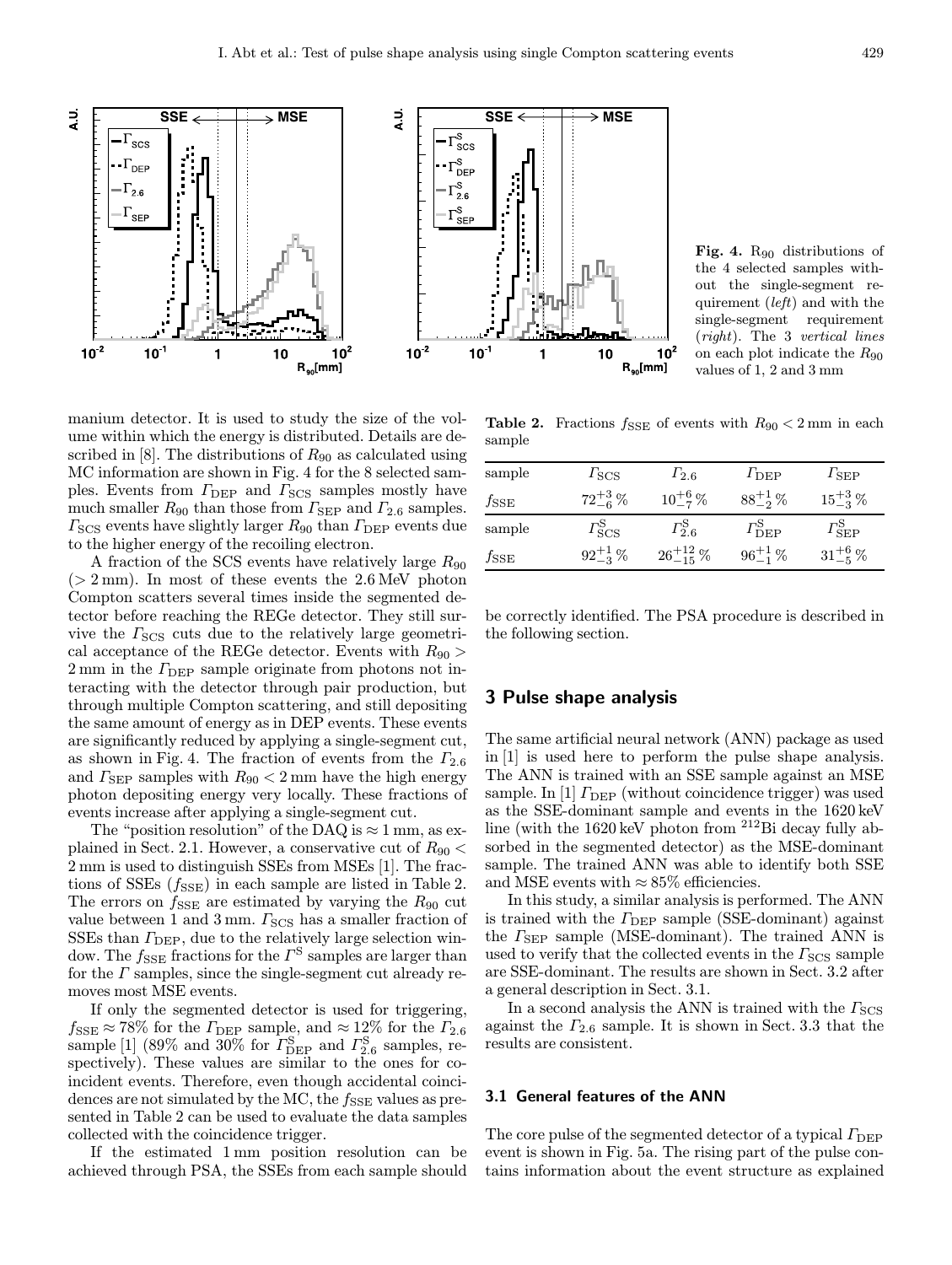

Fig. 5. a Core pulse of one DEP event,  $t_{10}$ ,  $t_{50}$  and  $t_{90}$ are indicated by arrows. b distributions of the rise time  $T_{\rm r} = t_{90} - t_{10}$  for the 4 samples under consideration

in Sect. 1. The time  $t_{50}$  is defined as the time at which the pulse has reached 50% of its maximum.<sup>3</sup> The 20 values before and the 20 after  $t_{50}$  are used for PSA. Thus, the selection of the 40 values is independent of the absolute amplitude of the pulse and thus independent of the energy.

 $t_{10}$  and  $t_{90}$  are defined as the times when the pulse reaches 10% and 90% of its maximum, respectively. The distributions of the pulse rise time,  $T_r = t_{90} - t_{10}$ , are shown in Fig. 5b.  $T_r$  is fully covered by the 40 values which cover a time window of 533 ns. The dominance of long risetimes in the  $\Gamma_{\text{DEP}}$  sample reflects the dominance of events close to the detector surface.

The ANN package as used here has 40 input neurons for the 40 pulse values. It has two hidden layers with 8 and 2 neurons each and 1 output neuron. The ANN is trained such that a large ANN output  $(NN_{\text{out}})$  indicates that the event is SSE-like and a small  $NN_{\text{out}}$  indicates that it is MSE-like.

Since both  $NN_{\text{out}}$  and  $R_{90}$  are related to the size of the energy deposition in the detector, a correlation between  $R_{90}$  and  $NN_{\text{out}}$  is predicted. On average events with small  $R_{90}$  should have large  $NN_{\text{out}}$  and vice versa. It is clear that  $R_{90}$  is not the only variable that determines the pulse shape. Other, second order effects like the drift anisotropies caused by the crystal structure and inhomogenious doping concentrations also modify the pulse shapes. Therefore, a 100% correlation between  $NN_{\text{out}}$  and  $R_{90}$  is not expected. The details of this correlation can only be studied with a detailed pulse shape simulation which is beyond the scope of this paper.

## 3.2 Verification of ANN training with single Compton scattering events

The ANN is trained with the  $\Gamma_{\text{DEP}}$  sample as SSEdominant (signal-like) and the  $\Gamma_{\rm SEP}$  sample as MSEdominant (background-like). The training takes 300 iterations.<sup>4</sup> The trained ANN is then applied to all  $\Gamma_{\text{SCS}}$  and  $\Gamma_{2.6}$  events. It should correctly identify them as single–site and the multi–site events. The  $NN_{\text{out}}$  distributions for all 4 samples are shown in Fig. 6a. The  $NN_{\text{out}}$  distributions from the ANN trained with the  $\Gamma_{\rm DEP}^{\rm S}$  and  $\Gamma_{\rm SEP}^{\rm S}$  samples are shown in Fig. 6b.

The  $\Gamma_{\text{SCS}}$  events have in average larger  $NN_{\text{out}}$  values than the  $\Gamma_{2.6}$  events. The peaks of the distributions are well separated. However, while the distribution for  $\Gamma_{2.6}$  events is quite similar to the one for  $\Gamma_{\rm SEP}$  events, the distribution for the  $\Gamma_{\rm{SCS}}$  events looks different from the one for  $\Gamma_{\text{DEP}}$  events. A shift of the peak is expected from the MC simulation, since there is a higher percentage of  $\Gamma_{\text{SCS}}$  events with  $R_{90}$  values above 2 mm indicating an MSE-like structure of the events, see Fig. 4. The  $\Gamma_{\text{DEP}}$  distribution in Fig. 6 a in addition features a plateau towards high  $NN_{\text{out}}$  values. This is probably an artefact of the spatial distribution of the events which are predominantly close to the surface which also influenced the ANN training. This feature does not show up in Fig. 6b, most probably due to the much lower statistics in the  $\Gamma_{\rm DEP}^{\rm S}$  sample.

The classification of events using the distributions depicted in Fig. 6a (and b) is based on a cut in  $NN_{\text{out}}$ ,  $NN_{\text{out}}^{\text{CUT}}$ . An event is classified as SSE-like, if  $NN_{\text{out}} >$  $NN_{\text{out}}^{\text{CUT}}$ , or MSE-like, if  $NN_{\text{out}} < NN_{\text{out}}^{\text{CUT}}$ . For a given value of  $NN_{\text{out}}^{\text{CUT}}$ , the survival efficiency for any data sample,  $\epsilon^{ANN}$ , is defined as the fraction of events in that sample that are identified by the ANN as SSE-like events.

The probabilities to correctly identify SSE- and MSElike events,  $\eta_{\rm SSE}^{\rm ANN}$  and  $\eta_{\rm MSE}^{\rm ANN}$ , are calculated using the Monte Carlo predictions for the purities  $f_{\text{SSE}}$  of the samples used, see Table 2, and using the measured  $\epsilon^{\text{ANN}}$  for the data samples. A linear dependence  $\epsilon^{\rm ANN} = a \times f_{\rm SSE} + b$ is assumed. For a given  $NN_{\text{out}}^{\text{CUT}}$ , the values for  $\epsilon^{\text{ANN}}$  are calculated for all samples, a linear fit is performed to obtain the slope and the line is extrapolated to  $f_{\text{SSE}}=1$  to obtain  $\eta_{\rm SSE}^{\rm ANN}$ . It is extrapolated to  $f_{\rm SSE} = 0$  to determine  $1-\eta_{\rm MSE}^{\rm ANN}$  (see Fig. 6d for two fits). The fit procedure takes errors into account. The errors on  $f_{\text{SSE}}$  are listed in Table 2 and those on  $\epsilon^{\rm ANN}$  are statistical only. The resulting  $\eta^{\rm ANN}_{\rm SSE}$ 

<sup>3</sup> Pedestals are subtracted by using the information during the  $1 \mu s$  interval before the trigger.

 $^4\,$  The ANN trained with 500 iterations gives similar results.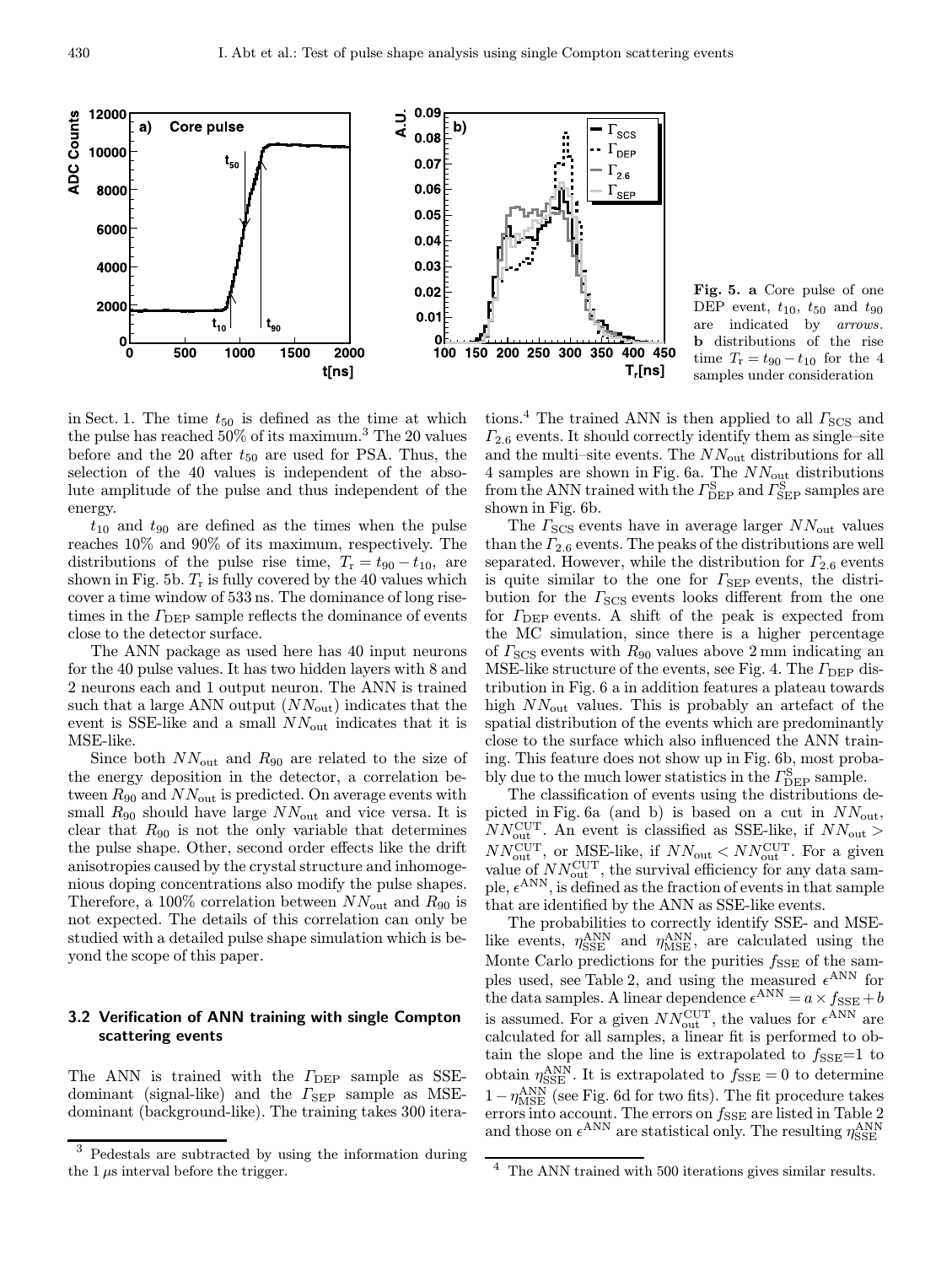

Fig. 6. Results of the ANN analysis, if the ANN is trained with the  $\Gamma_{\rm DEP}$  ( $\Gamma_{\rm DEP}^{\rm S}$ ) sample as SSE-dominant and the  $\Gamma_{\rm SEP}$  ( $\Gamma_{\rm SEP}^{\rm S}$ ) sample as MSE-dominant:  $a$   $NN_{\text{out}}$  distributions for all four samples. (ANN trained with the  $\varGamma_{\text{DEP}}$  and  $\varGamma_{\text{SEP}}$  samples.)  $b$   $NN_{\text{out}}$ distributions for all four samples. (ANN trained with the  $\Gamma_{\rm DEP}^{\rm S}$  and  $\Gamma_{\rm SEP}^{\rm S}$  samples.) c  $\eta_{\rm SSE}^{\rm ANN}$  and  $\eta_{\rm MSE}^{\rm ANN}$  vs.  $NN_{\rm out}^{\rm CUT}$ . The fitted slope a, see text, is shown as well. Errors are taken from the MINUIT fit. (ANN trained with the  $\varGamma_{\rm DEP}$  and  $\varGamma_{\rm SEP}$  samples. Results with the  $\Gamma_{\text{DEP}}^{\text{S}}$  and  $\Gamma_{\text{SEP}}^{\text{S}}$  samples are not shown here.) d  $\epsilon^{\text{ANN}}$  vs.  $f_{\text{SSE}}$ ;  $\epsilon^{\text{ANN}}$  values correspond to the value of  $NN_{\text{out}}^{\text{CUT}}$  giving the maximum fitted slope a. Also given are results for the single segment samples indicated by <sup>S</sup> (open points). See text for details

and  $\eta_{\rm MSE}^{\rm ANN}$  as a function of  $NN_{\rm out}^{\rm CUT}$  are shown in Fig. 6c. The fitted slope  $a$  is shown in Fig. 6c as a function of  $NN_{\text{out}}^{\text{CUT}}$  as well. A clear maximum for a is visible.

The correlations between the values of  $\epsilon^{\text{ANN}}$  and  $f_{\text{SSE}}$ are shown in Fig. 6d for the value of  $NN_{\text{out}}^{\text{CUT}}$  which maximizes the slope a. For the case of ANN trained with  $\Gamma_{\text{DEP}}$ and  $\Gamma_{\rm SEP}$  samples, the maximum value of  $a = 0.524 \pm 0.015$ is achieved at  $NN_{\text{out}}^{\text{CUT}}=0.37$ . The slope a does not approach the ideal value of 1, indicating that  $f_{\text{SSE}}$  and  $\epsilon^{\text{ANN}}$ are not fully correlated. This is expected as the predictions for  $f_{\text{SSE}}$  are entirely based on the simple variable  $R_{90}$  as discussed in Sect. 3.1. The results for the single segment samples are also shown. They were subjected to the identical analysis using the equivalent samples for training. The results of the fits are indicated for both single segment and unrestricted event samples.

The results for  $\eta_{\rm SSE}^{\rm ANN}$  and  $\eta_{\rm MSE}^{\rm ANN}$  are given in the first two rows of Table 3 with errors deduced from the fits. The ANN can correctly identify both SSE and MSE events at the 75% to 80% level. The results for the single segment data sets

**Table 3.**  $\eta_{SSE}^{ANN}$  and  $\eta_{MSE}^{ANN}$  with the ANN trained with various SSE-dominant samples against various MSE-dominant samples

|                            | <b>ANN</b> Training<br>SSE-dominant MSE-dominant | Analysis<br>$\eta_{\rm SSE}^{\rm ANN}$<br>$\eta_{\rm{MSE}}^{\rm{ANN}}$ |                     |  |
|----------------------------|--------------------------------------------------|------------------------------------------------------------------------|---------------------|--|
| $\Gamma_{\rm DEP}$         | $\Gamma_{\rm SEP}$                               | $74.1_{+2.7}$ %                                                        | $78.3_{\pm 2.8}$ %  |  |
| $\Gamma_{\rm DEP}^{\rm S}$ | $\varGamma_{\rm SEP}^{\rm S}$                    | $79.1_{+7.2}$ %                                                        | $74.3_{+6.8}$ %     |  |
| $\Gamma_{\rm SCS}$         | $\Gamma_{2.6}$                                   | $69.0_{+2.1}$ %                                                        | $81.5_{\pm 2.5}$ %  |  |
| $\Gamma_{\rm SCS}^{\rm S}$ | $\Gamma_{2.6}^{\rm S}$                           | $70.2_{+4.3}$ %                                                        | 84.2 $\pm$ 5.1 $\%$ |  |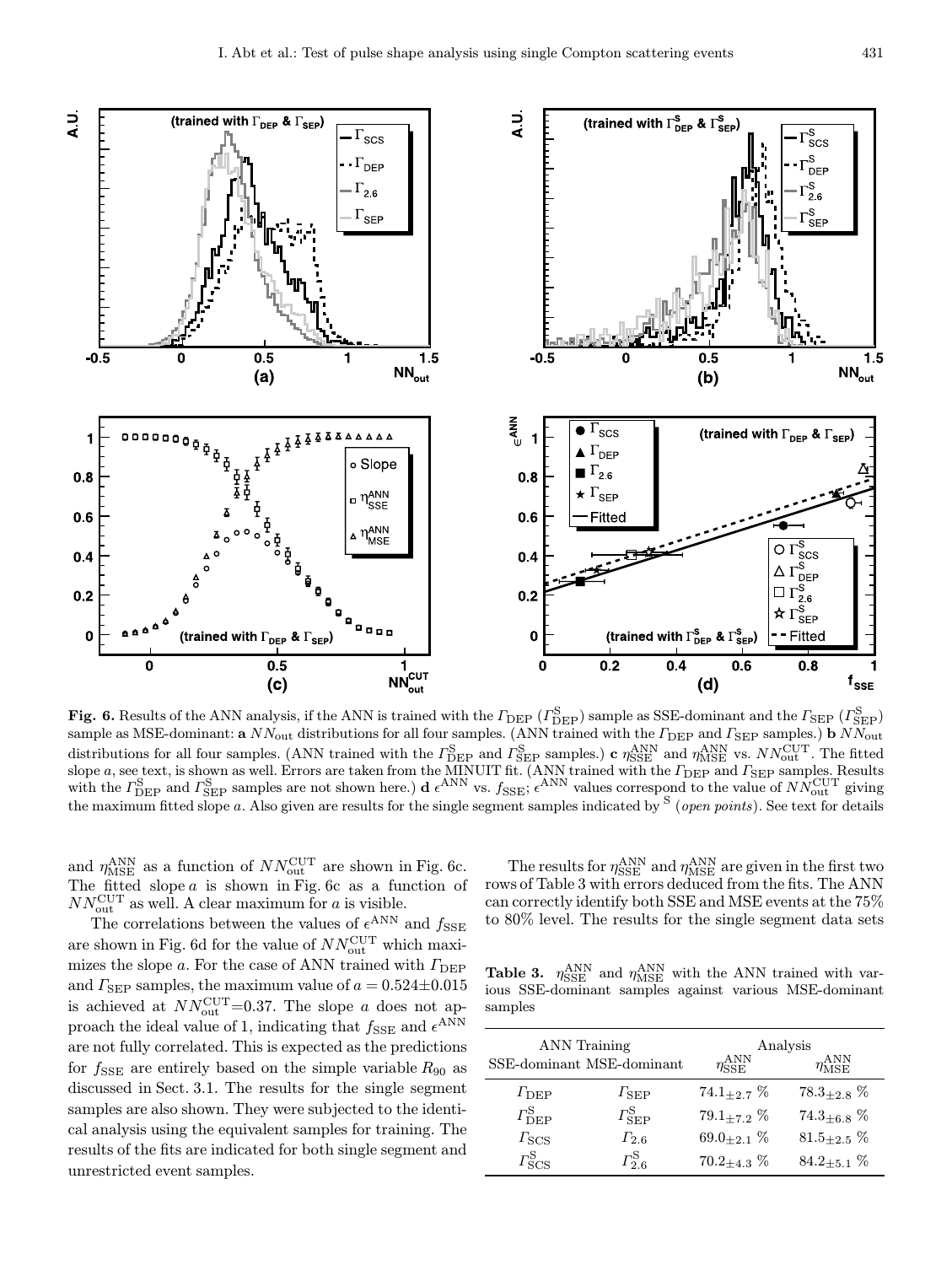are similar to ones for the unrestricted samples. These results agree in general with the values of  $\approx 85\%$  as achieved in [1].

The compatibility of the points with the linear fits in Fig. 6d leads to the conclusion that the SSE-like events in the  $\Gamma_{\text{SCS}}$  sample are identified with about the same efficiency as in the other samples. This is the most important result of this study indicating that tagged SCS events can indeed be used to further study pulse-shapes in more detail.

As a cross check, the ANN was also trained with the  $\Gamma_{\text{DEP}}$  sample as SSE-dominant and the  $\Gamma_{2.6}$  sample as MSE-dominant. The same procedure with the trained ANN was then applied. The results are  $\eta_{\rm SSE}^{\rm ANN} = 80.5 \pm 2.9\%$ and  $\eta_{\rm MSE}^{\rm ANN} = 77.9 \pm 2.8\%$ . These results are very similar to the values shown in Table 3, indicating that the training procedure is reliable and achieves consistent results.

## 3.3 Cross-check using SCS events for ANN training

The same procedure as described in the previous section is repeated with the ANN trained using the  $\Gamma_{\rm SCS}$  $(\Gamma_{\text{SCS}}^{\text{S}})$  as the SSE-dominant and the  $\Gamma_{2.6}$   $(\Gamma_{2.6}^{\text{S}})$  as the MSE-dominant samples. The results are shown in Fig. 7. The plateau feature in the  $NN_{\text{out}}$  distribution from the  $\Gamma_{\text{DEP}}$  sample as seen in Fig. 6 a is much reduced, as shown in Fig. 7a. This is most probably due to the fact that events in the  $\Gamma_{\text{SCS}}$  sample have a relatively more uniform spatial distribution than the  $\Gamma_{\text{DEP}}$  events, resulting in a trained ANN which is insensitive to the spatial information.

The resulting identification probabilities  $\eta_{\rm SSE}^{\rm ANN}$  and  $\eta_{\rm MSE}^{\rm ANN}$  are given in the last two rows of Table 3. The ANN can correctly identify SSE-like events at the 70% and MSElike events at the 80% level. This confirms again that the selected SCS samples are enriched in SSE-like events and can be used to train the ANN package.



Fig. 7. Results of the ANN analysis, if the ANN is trained with the  $\Gamma_{\rm{SCS}}$  ( $\Gamma_{\rm{SCS}}^{\rm{S}}$ ) sample as SSE-dominant and the  $\Gamma_{2.6}$  ( $\Gamma_{2.6}^{\rm{S}}$ ) sample as MSE-dominant: a  $NN_{\text{out}}$  distributions for all four samples. (ANN trained with the  $\Gamma_{\text{SCS}}$  and  $\Gamma_{2.6}$  samples.) b  $NN_{\text{out}}$ distributions for all four samples. (ANN trained with the  $\Gamma_{\rm SCS}^{\rm S}$  and  $\Gamma_{\rm 2.6}^{\rm S}$  samples.)  ${\bf c}$   $\eta_{\rm SSE}^{\rm ANN}$  and  $\eta_{\rm MSE}^{\rm ANN}$  vs.  $NN_{\rm out}^{\rm CUT}$ . The fitted slope a, see text, is shown as well. Errors are taken from the MINUIT fit. (ANN trained with the  $\Gamma_{\rm SCS}$  and  $\Gamma_{2.6}$  samples. Results with the  $\Gamma_{\text{SCS}}^{\text{S}}$  and  $\Gamma_{2.6}^{\text{S}}$  samples are not shown here.) d  $\epsilon^{\text{ANN}}$  vs.  $f_{\text{SSE}}$ ;  $\epsilon^{\text{ANN}}$  values correspond to the value of  $NN_{\text{out}}^{\text{CUT}}$  giving the maximum fitted slope a. Also given are results for the single segment samples indicated by  $S$  (*open points*)